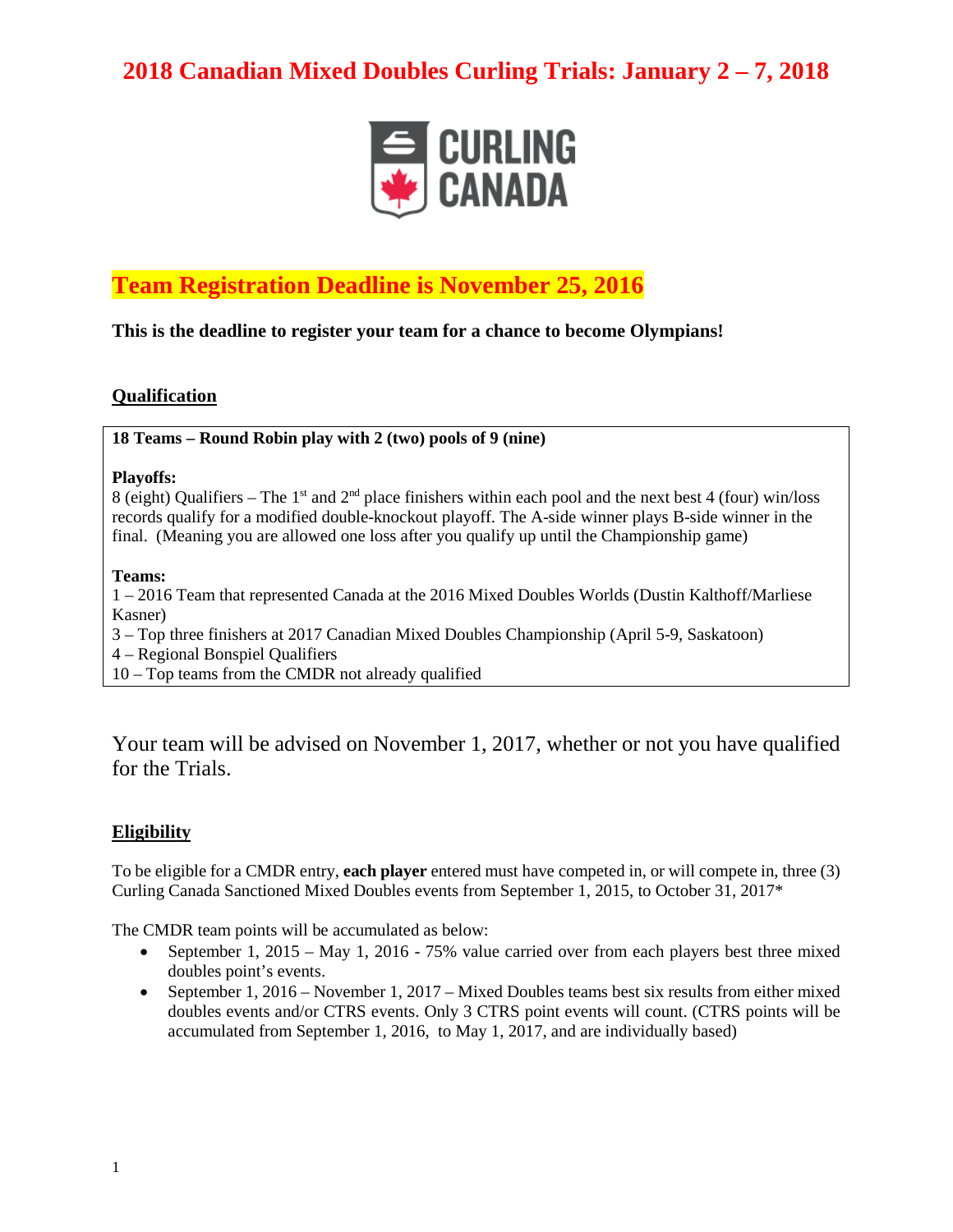

### **FYI**

- Members of the four-player men's and women's curling team representatives for the 2018 Olympics will not be eligible to participate in the 2018 Mixed Doubles Curling Trials.
- If both players from a Mixed Doubles Trials-eligible team are competing at the 2018 Olympics, that team will be replaced by the first team on the waiting list.
- If your Mixed Doubles team has an individual player competing at the 2018 Olympics, you will have an opportunity to replace that player.
- The replacement player must have been playing on a Men's or Women's team ranked in the top 12 of the Canadian Team Ranking System following the 2016-17 season, or on a Mixed Doubles Team ranked in the top 20 as at November 1, 2017.
- **Deadline to re-submit your new team line up is December 14, 2017**
- If two (2) or more teams decide to not re-submit a team for the 2018 Mixed Doubles Curling Trials, the event will become a 16-team round robin event with two pools of 8 (eight). Playoff format will remain the same.

There will be three (3) teams placed on a waiting list based on the CMDR. The waiting list teams will advise Curling Canada by November 3, 2017, if they wish to be placed on the waiting list knowing that the possibility to participate in the Mixed Doubles Curling Trials will not be known until December 15, 2017.

\*Curling Canada Sanctioned Events: 2015 Canad Inns Mixed Doubles Classic, 2015 Wall Grain Mixed Doubles Classic, 2016 Canadian Mixed Doubles Championship, 2016 Canad Inns Mixed Doubles Championship, 2017 Canadian Mixed Doubles Championship plus 3 Regional Events TBD.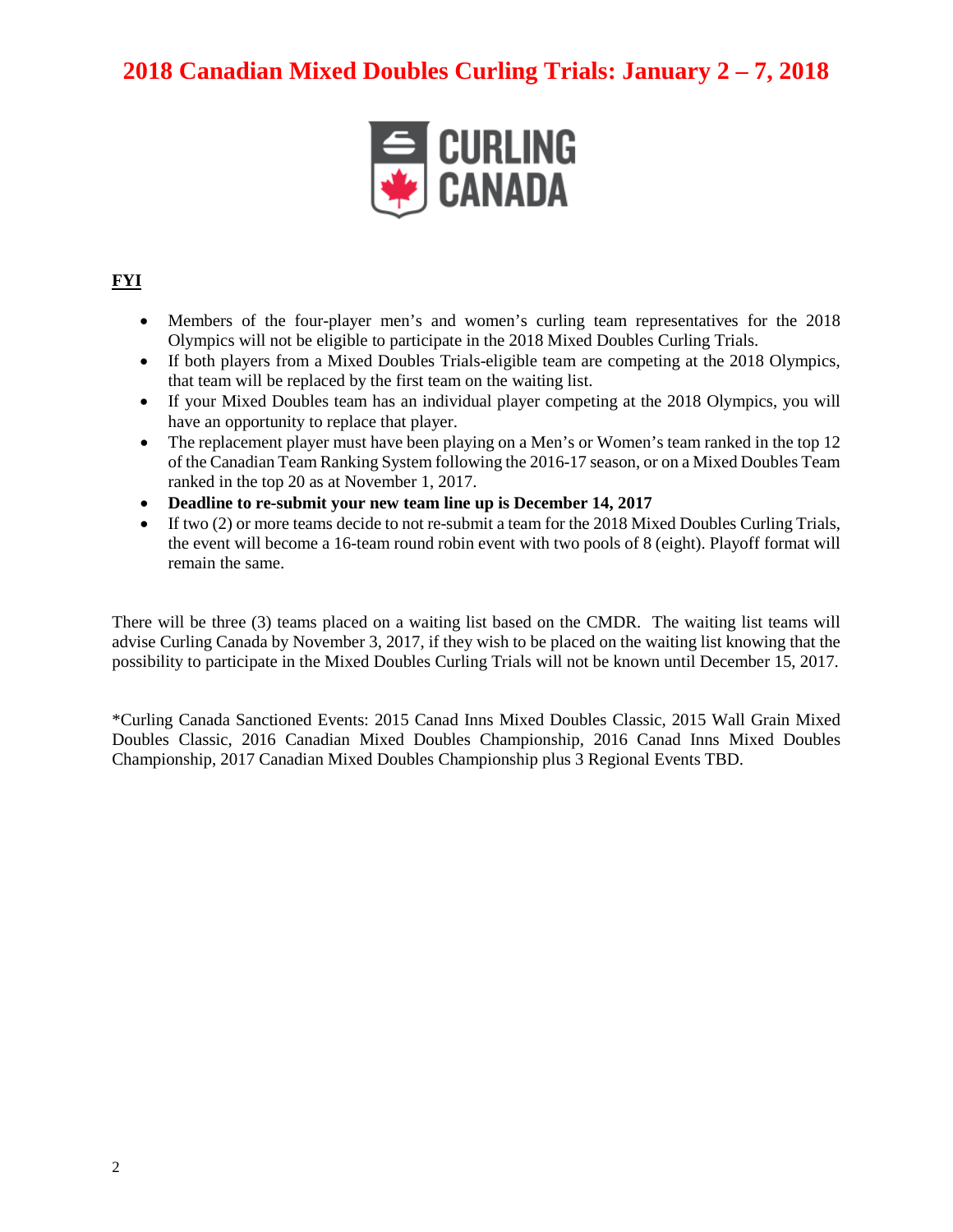

### **Team Information / Application Form:**

#### **Female Player**

| <b>First Name</b>      | <b>Last Name</b> | <b>Phone</b> # | <b>Email Address</b>                     |
|------------------------|------------------|----------------|------------------------------------------|
|                        |                  |                |                                          |
| <b>Mailing Address</b> |                  |                | Skip you are playing for in<br>2016/2017 |
|                        |                  |                |                                          |

#### **Male Player**

| <b>First Name</b>      | <b>Last Name</b> | <b>Phone</b> # | <b>Email Address</b>                     |
|------------------------|------------------|----------------|------------------------------------------|
|                        |                  |                |                                          |
| <b>Mailing Address</b> |                  |                | Skip you are playing for in<br>2016/2017 |
|                        |                  |                |                                          |

## **2018 Canadian Mixed Doubles Curling Trials Participation Agreement**

Given that your team has become eligible to compete in the Mixed Doubles Event:

- 1) We acknowledge that there are rules, regulations and terms of participation as established by the Curling Canada with which we will be expected to comply as outlined in the "Rules of Curling for Officiated Play" (Rules) as well as the 2017 Competitor's Guide (Guide) for the 2018 Mixed Doubles Curling Trials (the Event).
- 2) We understand that our team will be comprised of a maximum of two players and/or a coach.
- 3) We acknowledge that there are terms and conditions associated with the opportunity to compete in the Event with which we will be expected to comply. Without limiting the extent of these terms and conditions, they include:
	- (a) We understand that the curling CODE OF ETHICS set out at the beginning of Curling Canada Rules is an intrinsic part of the sport of curling generally, and of this event in particular, and we agree to abide by that code.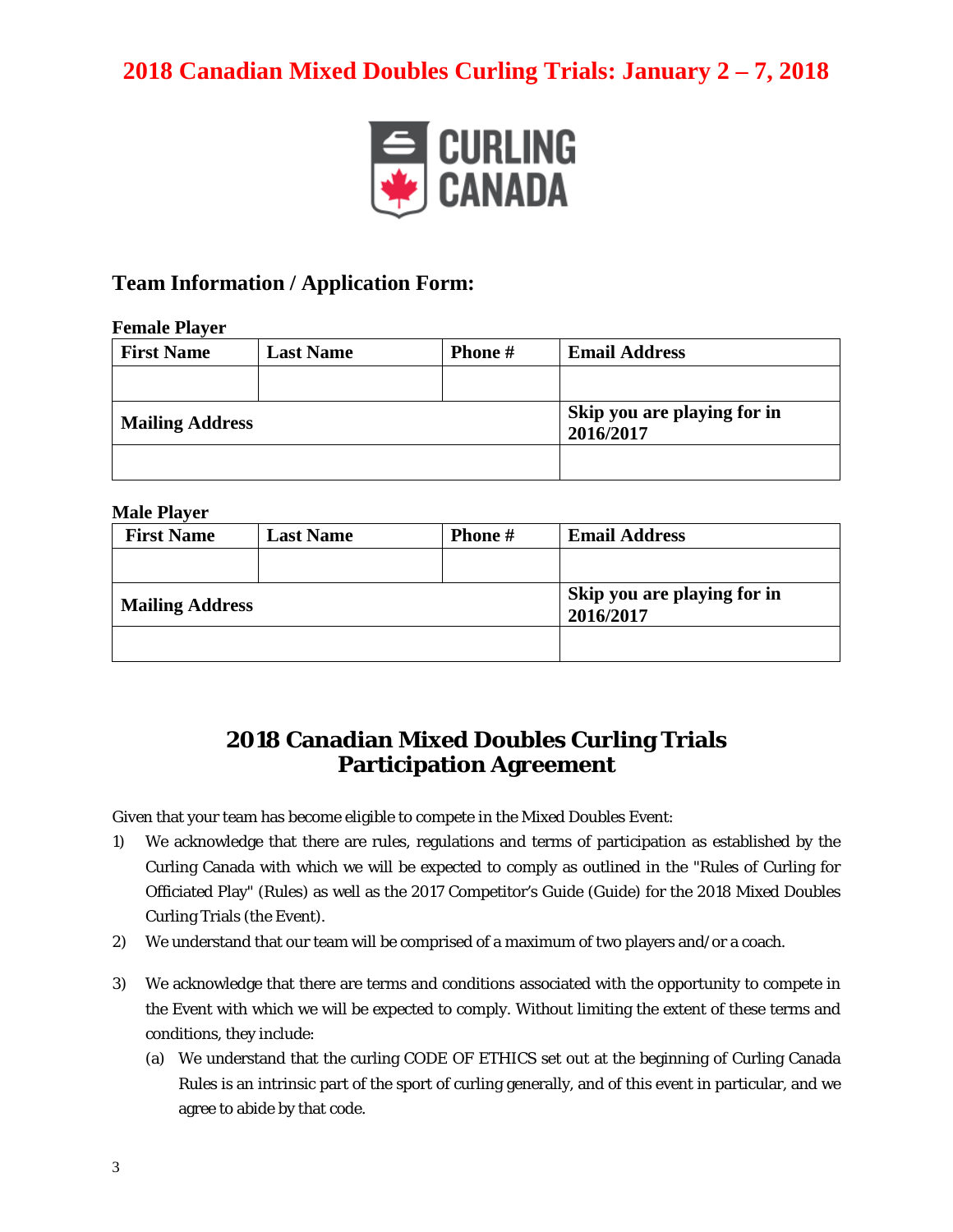

- (b) We accept the responsibility of being a competitor at the Event and will conduct ourselves in a manner that will reflect our respect for the sport of curling and our roles as ambassadors of this sport. We understand that improper conduct by any team members, both off and on the ice, will be subject to discipline.
- (c) We agree to comply with all rules and regulations respecting advertising, promotion and dress codes established by the Event and communicated through the Rules and the Competitors Guide.
- (d) We consent to the Event and their agent or appointees:
	- i. Photographing;
	- ii. Video taping;
	- iii. Filming; and/or
	- iv. Recording our voice; and further
	- v. Exhibiting, publishing, and broadcasting our name or any photographs, video tapes, films, or any other likenesses of the team or individual team member or any sound recordings of our voices in any promotion, reports, or advertising about or in connection with the Event.
- (e) We hereby waive the right to any payments or royalties in connection with the actions described in subparagraphs 3 (a), (b) and (c) above and in connection with any exhibition, publication or broadcast described in subparagraph 3 (d) above, regardless of whether such exhibition, publication or broadcast is on a commercial basis and regardless of whether a fee or rental is charged or paid to anyone in connection with such exhibition, publication or broadcast.
- 4) For the purpose of promoting the sport of curling during any telecast relating to the event, we consent to:
	- (a) Being interviewed at the Event, and,
	- (b) Wearing, upon the request of the Event, a portable microphone during competition.
- 5) We, for ourselves, our heirs, executors, administrators, and assigns release the Event, its employees, agents, and local organizers from any claims, demands, actions or causes of actions arising out of any loss, injury, or damage to my person or property incurred while traveling to or from, or attending at, or participating in the event, even if any such loss, injury, or damage arises by reason of negligence of the Event, its employees, agents, or local organizers. Without limiting the generality of the foregoing, we further release any recourse, which we may now or hereafter have resulting from any decision taken by the Event.
- 6) We have been given the opportunity to obtain independent legal advice prior to signing this agreement, and fully understand its provisions. No person has attempted to unduly influence our signing of this agreement. We have signed this agreement on our own after careful consideration of all the provisions.